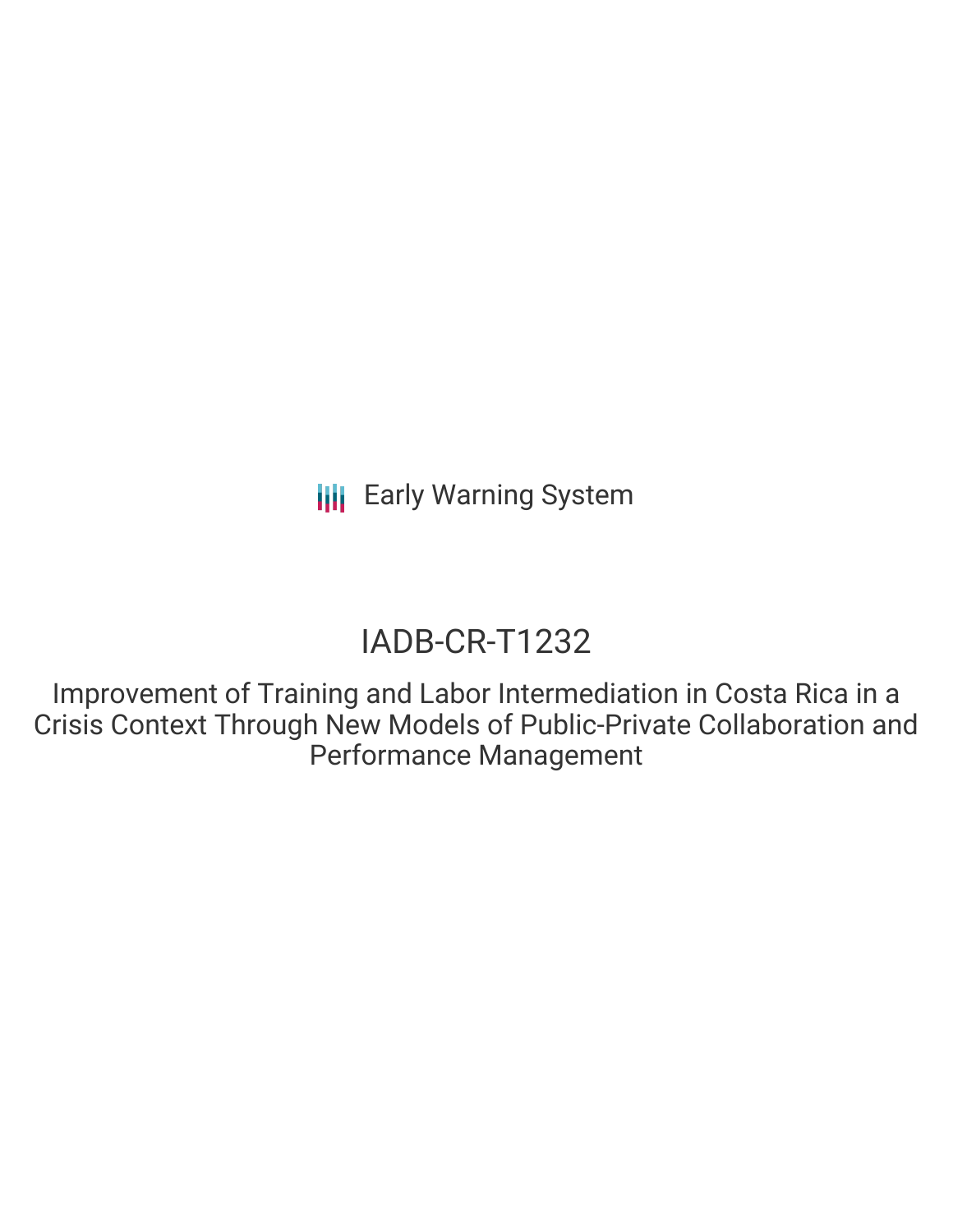

Improvement of Training and Labor Intermediation in Costa Rica in a Crisis Context Through New Models of Public-Private Collaboration and Performance Management

### **Quick Facts**

| <b>Countries</b>               | Costa Rica                                                    |
|--------------------------------|---------------------------------------------------------------|
| <b>Financial Institutions</b>  | Inter-American Development Bank (IADB)                        |
| <b>Status</b>                  | Approved                                                      |
| <b>Bank Risk Rating</b>        | С                                                             |
| <b>Borrower</b>                | Government of Costa Rica                                      |
| <b>Sectors</b>                 | Industry and Trade, Law and Government, Technical Cooperation |
| <b>Investment Type(s)</b>      | Grant                                                         |
| <b>Investment Amount (USD)</b> | \$0.30 million                                                |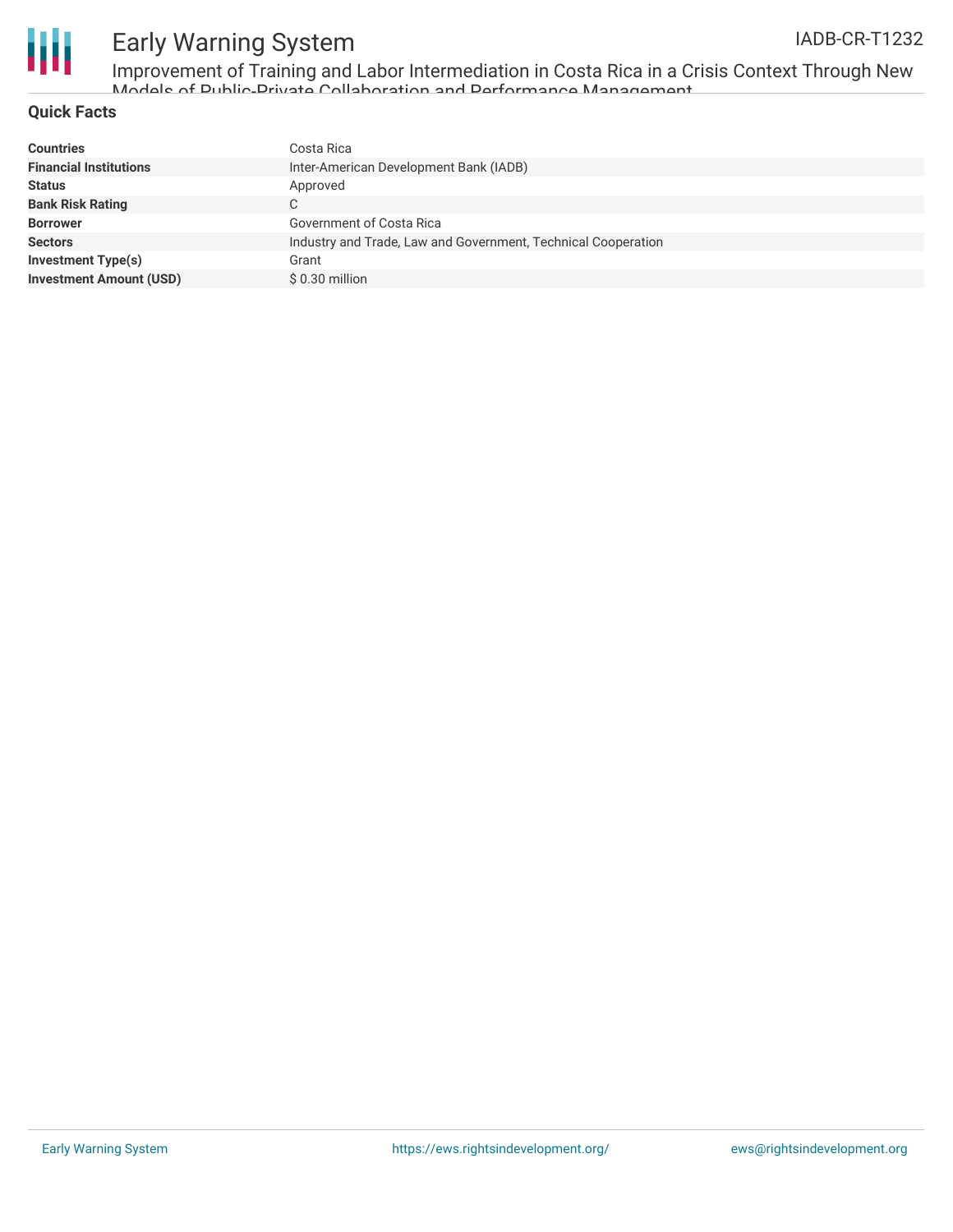

Improvement of Training and Labor Intermediation in Costa Rica in a Crisis Context Through New Models of Public-Private Collaboration and Performance Management

### **Project Description**

The objective is to support the National Learning Institute (INA) and the Labor and Social Security Ministery (MTSS) so that it contributes to mitigate the effects of the Coronavirus (COVID-19) crisis on employment and income and also to the economic recovery of the country in the medium and long term.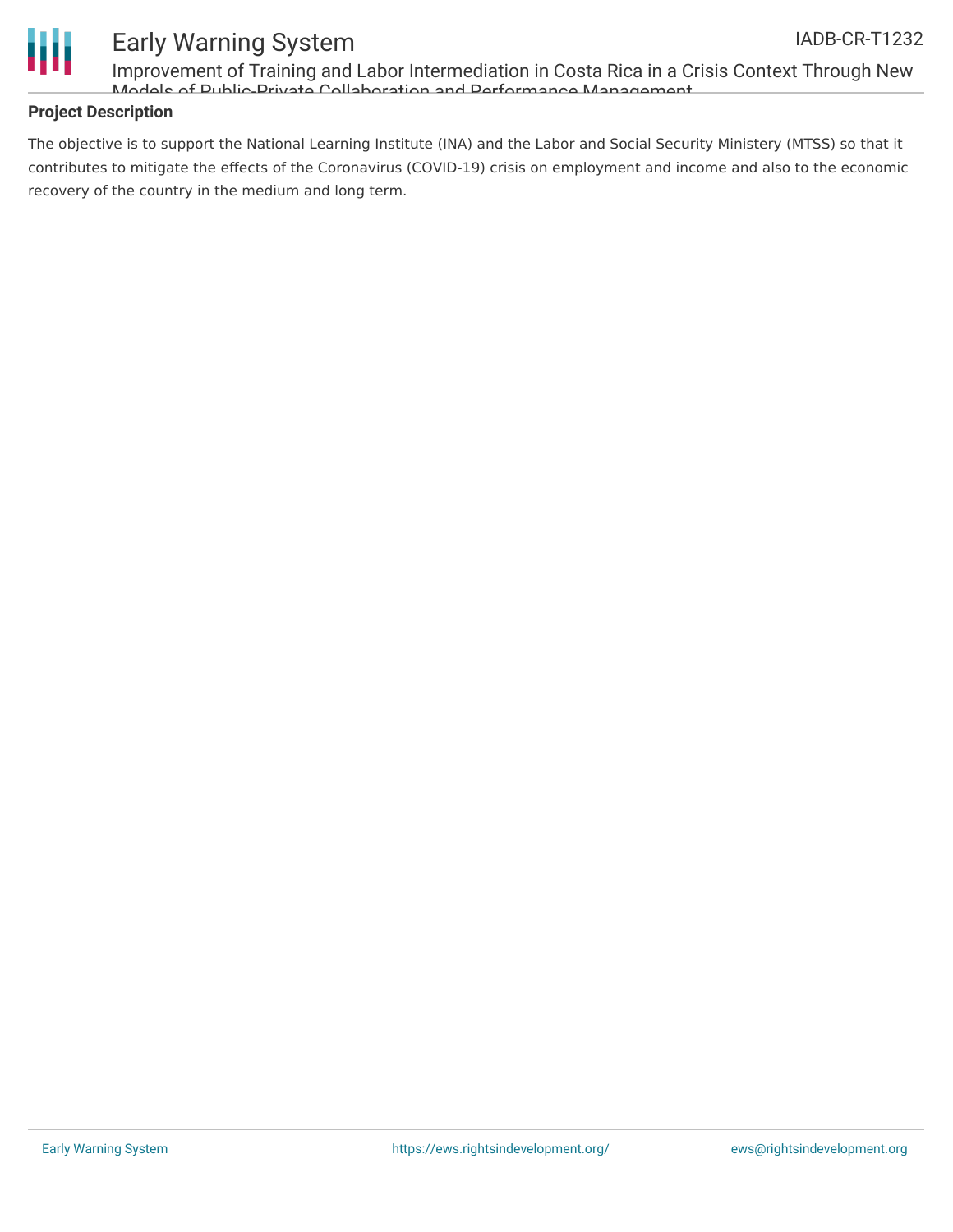

Improvement of Training and Labor Intermediation in Costa Rica in a Crisis Context Through New Models of Public-Private Collaboration and Performance Management

#### **Investment Description**

• Inter-American Development Bank (IADB)